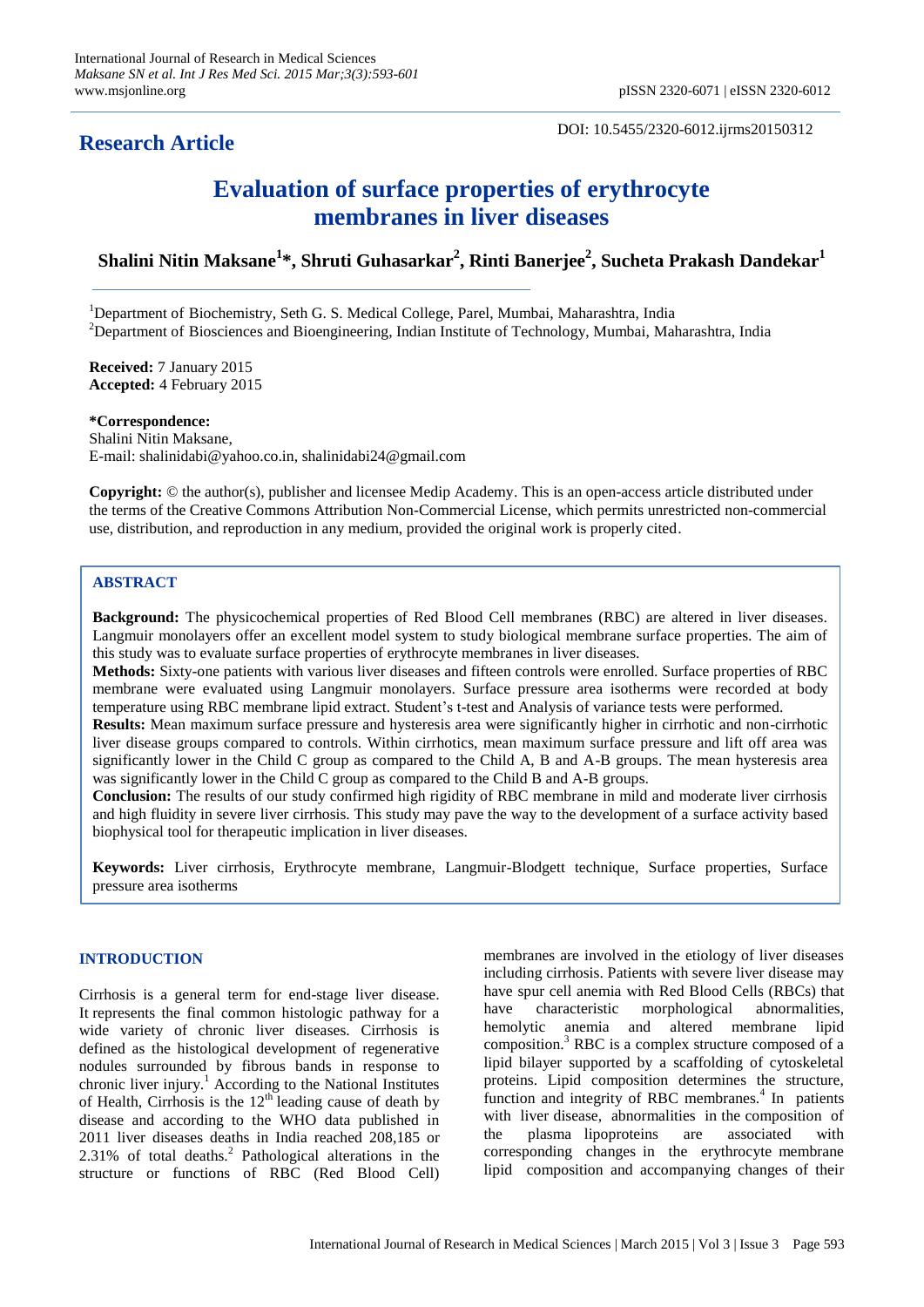morphology. 5,6 These changes cause alterations in membrane fluidity and function with potential pathophysiological consequences. The normal RBC membranes are enriched in cholesterol, phospholipids. The main alteration noticed in liver disease is increased cholesterol and the phospholipid compositions and cholesterol-phospholipid  $(C-P)$  ratio are also altered.<sup>7,8</sup> These changes in membrane lipid composition can affect the structure, morphology and integrity of erythrocytes.<sup>9</sup> Changes in hepatocytes are reflected by RBC changes in liver diseases. Hence the structure and functions of RBC membranes could be used to understand pathogenesis and prognosis of liver diseases.

The membrane function of different cells is not only dependent on the lipid composition but also on the architecture (packing and phases) of the lipid membranes. Modifications of the lipid composition and the asymmetry of the bilayer have been shown to affect the overall shape of the erythrocyte, architecture and also the cell"s deformability. Changes in lipid profiles of membrane also alter fluidity, which in turn affects permeability of membrane.<sup>10</sup> Changes in the shape, mechanical characteristics or the integrity of the erythrocyte have severe implications on the functionality and viability of the cell, as can be seen in several dysfunctional states of the erythrocyte in diseased states.<sup>11</sup> Langmuir monolayer is a technique used to study the surface properties of cell membranes as model monolayers. These surface properties of the membranes can give information regarding overall phase behaviour and the packing of the lipids. Till now, various studies have been conducted to see alteration in membrane lipid composition and fluidity in liver diseases. However, there is paucity of data regarding surface activity and interfacial tensiometric properties of RBC membranes in liver diseases.

The aim of this study was to evaluate and compare the surface properties using surface pressure area isotherms of erythrocyte membranes in healthy and liver disease patients and to correlate these surface parameters with RBC membrane lipid profiles and with severity of liver disease.

In India this is perhaps the first study where Langmuir Blodgett technique was used to evaluate RBC membrane surface activity using model monolayer in liver diseases.

# **METHODS**

This study was conducted in department of biochemistry and clinical nutrition, Seth G. S. medical college and KEM hospital, Mumbai, in collaboration with department of biosciences and bioengineering, Indian Institute of Technology (IIT), Mumbai.

This study was approved by the ethics committee of Seth G. S. medical college.

### *Subjects*

Fifty one patients (Age-30 to 65 years and both sex) of liver cirrhosis with various etiologies and 10 patients of non-cirrhotic liver diseases (Total 61 patients of liver disease) were enrolled from liver clinic at Seth G. S. medical college and KEM hospital, Mumbai, during June 2013 to January 2014. The diagnosis of liver disease was based upon clinical features, liver function tests, International Normalized Ratio (INR), ultrasonography, upper gastrointestinal endoscopy and liver biopsy wherever feasible. Patients suffering from concomitant diseases, which can alter the lipid profiles such as diabetes mellitus, cancer, acute pancreatitis, recent parenteral nutrition and acute gastrointestinal bleeding, renal failure and patients who were on glucose or lipid lowering drugs were excluded. Child Pugh scores were calculated for liver cirrhotic patients as an index for the extent of liver damage. It was used for categorization of liver cirrhosis patients into mild, moderate and severe liver cirrhosis.<sup>12</sup> Out of 51 liver cirrhotic patients, 15 had mild, 18 had moderate and 18 had severe liver cirrhosis. 15 ages matched healthy subjects were enrolled as control group.

# *Blood samples and clinical tests*

Blood sample from patients and controls (10 ml) was taken in heparin and plain evacuated tubes by venepuncture after 12 hour fasting and after taking well informed consent. Blood samples were processed for several biochemical parameters which included - serum AST, ALT, ALP, total protein, albumin, bilirubin (Total and direct), haemoglobin, prothrombin time, total cholesterol and triglycerides. These analytic procedures were done using standard kits in the central clinical biochemical laboratory, Seth G.S. medical college, Mumbai. RBC membrane ghost was prepared using method of Stack and Kant, 1974.<sup>13</sup> RBC membrane lipid extraction was carried using method of Rose and Oklander, 1965.<sup>14</sup> Aliquots of lipid extract were taken for RBC membrane cholesterol and total phospholipids estimation using the methods of Memon L et al. 2003 and Rouser G et al., 1979 respectively.<sup>15,16</sup>

All the surface activity studies of monolayers were conducted in a computer controlled Langmuir–Blodgett trough (KSV mini trough model, KSV instruments Ltd., Finland) in the department of biosciences and bioengineering, IIT, Mumbai. The Teflon coated trough is equipped with two Derlin barriers that can be moved inward and outward at the same speed during compression and expansion cycles. The entire trough is surrounded by a water jacket, providing temperature control. The temperature of the sub phase in the Langmuir-Blodgett trough was maintained at  $37 \pm 1^{\circ}$ C. Wilhelmy plate made of platinum was used to sense the change in surface pressure during the experiment. It was roughened each time before the start of an experiment to ensure complete wetting of the plate. The trough was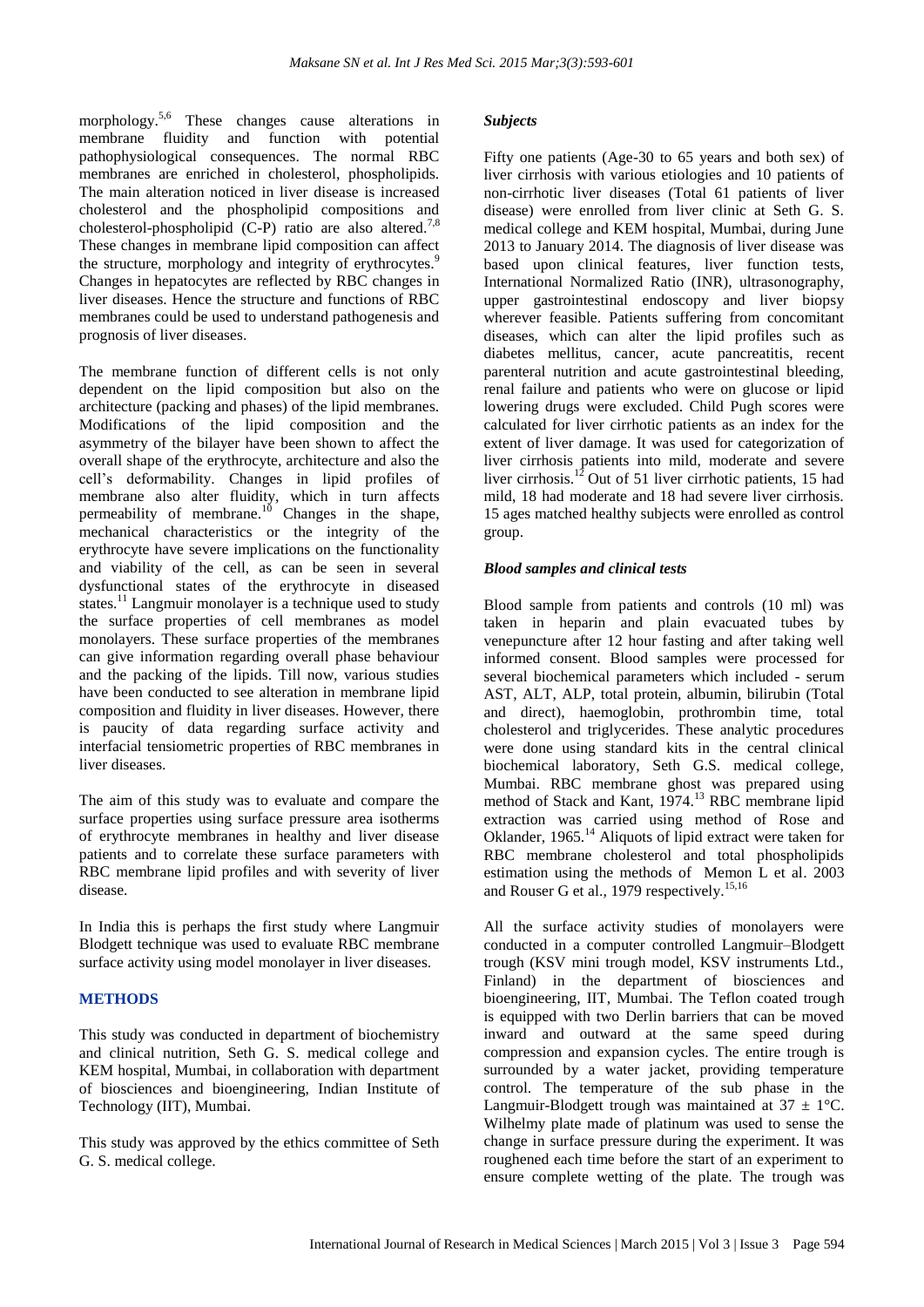cleaned with deionized water, methanol, acetone and deionized water (again), in sequence several times. The surface of the sub-phase was cleaned with the help of an aspirator. Cleanliness was confirmed by a zero reading of surface pressure. Highly pure deionized water (resistivity of 18.2 M $\Omega$ /cm) was used as the sub-phase for all surface activity experiments.

RBC membrane lipid extract in chloroform/isopropanol organic solvent of all patients and controls was used for monolayer study. 50 µl of sample (concentration corresponding to 110  $A^{\circ2}$ /molecule, 19.6 ml of lipid extract corresponding to 1 ml pack RBCs) was spread as tiny drops on the surface of the sub-phase using a Hamilton syringe. 30 minute wait time was given for the evaporation of the organic solvents. The plots of surface pressure versus area change are called isotherms. The surface pressure-area isotherms were recorded by continuous compression and expansion for three cycles (1  $cycle = 1$  compression + 1 expansion) with a barrier speed of 50 mm/min. The maximum relative area change during compression was 75%. From the surface pressure area isotherms obtained, the following parameters were calculated - 1) Maximum surface pressure which is the maximum value of surface pressure obtained during the compression stage of the cycle, and it represents the maximum packing possible of the lipids of the monolayer. 2) The hysteresis area, which is indicative of energy trapped in a monolayer is the difference between the free energy of compression and free energy of expansion, and was calculated from the area under the corresponding surface pressure area isotherms. 3) Lift-off area which indicates interaction of molecules in the monolayer was obtained by extrapolating the area at which an increase in surface pressure from the baseline value was observed to the area  $cm<sup>2</sup>$  axis. All the parameters were calculated from the first compression cycle of the isotherms.<sup>17</sup>

#### *Statistical analysis*

Data were analysed using SPSS version 21. All the parameters were expressed as mean and Standard Deviation (SD). To compare a continuous variable between groups, the Student"s unpaired t-test was performed. Analysis of quantitative data between a qualitative variable with more than two subgroups was done using one-way ANOVA. Tukey"s Post Hoc test was then used for observations between individual groups of patients if P value of ANOVA was statistically significant  $(P < 0.05)$ .

#### **RESULTS**

In our study 61 liver disease patients and 15 controls were included. Out of 61 patients, 41 (67.2%) were male and 20 (32.8%) were female. The most common age group affected by liver diseases was 41-50 years in both male (43.9%) and female (30%).

Out of the 61 liver disease patients, 51 (83.6%) were cirrhotics and 10 (16.4%) were non cirrhotics. According to Child Pugh criteria, out of the 51 cirrhosis patients, 15 (29.4%) patients belonged to Child-Pugh class A, 18 (35.3%) patients belonged to Child-Pugh class B and 18 (35.3%) patients belonged to Child-Pugh class C.

In our study, the most common cause of cirrhosis was alcoholic (51%) and in non-cirrhotic liver diseases, 60% of the patients were of Budd-Chiari syndrome (Figure 1A & 1B).



**Figure 1: A] Causes of cirrhosis (N=51) and B] non-cirrhotic liver diseases (N=10) in study patients.**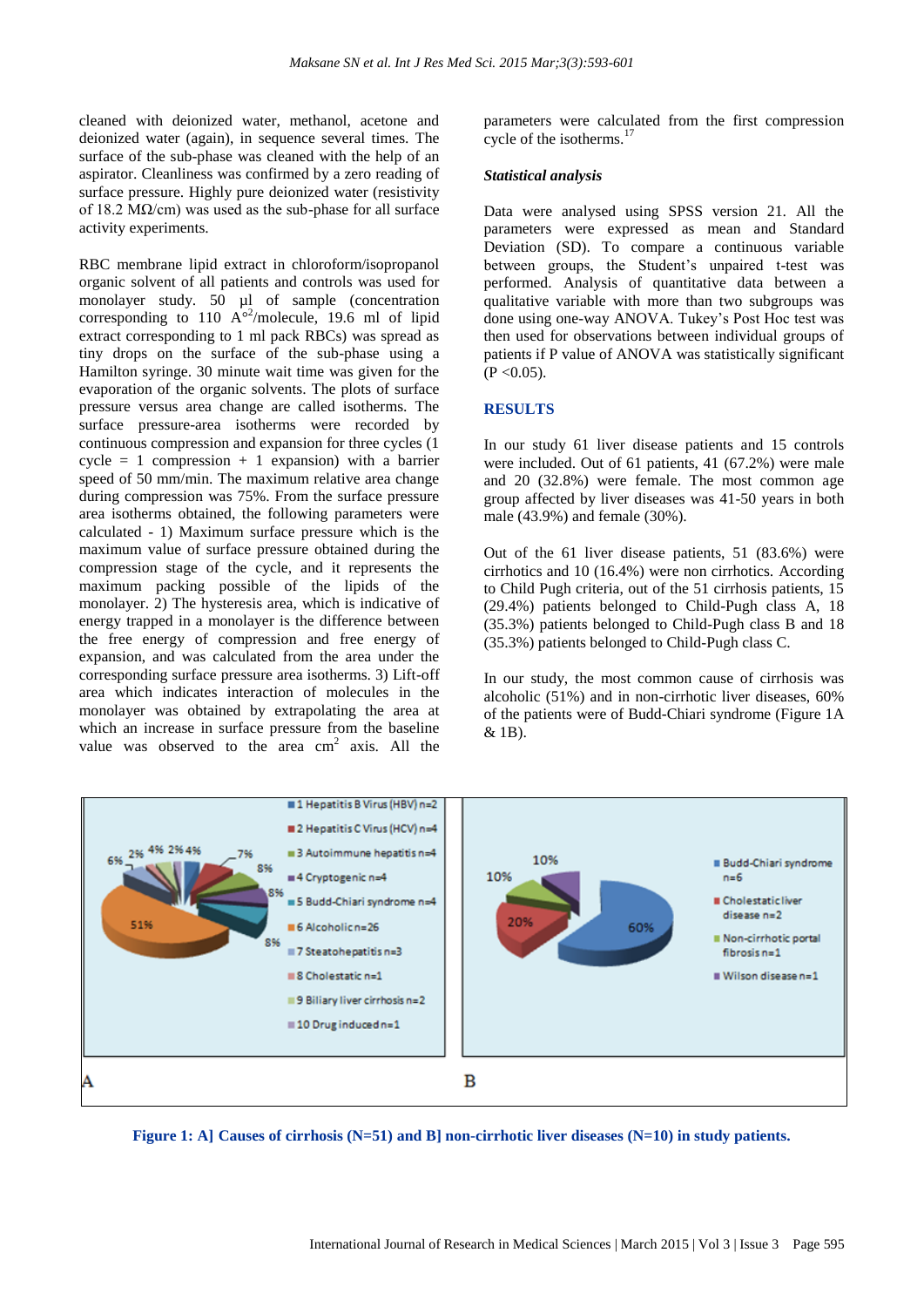#### *Biochemical parameters in control and liver cirrhosis*

A comparison of biochemical parameters of serum and RBC membrane between control and cirrhotic group is shown in Table 1. Serum total cholesterol, total protein, albumin, haemoglobin and RBC membrane total phospholipids were significantly lower in cirrhotic group compared to control group. Serum AST, ALT, AST/ALT ratio, ALP, bilirubin - total and direct, RBC membrane cholesterol, RBC membrane cholesterol to phospholipid ratio were significantly higher in cirrhotic group as compared to the control group. No significant difference in serum triglycerides could be observed in cirrhotics in comparison to control group.

# *Biochemical parameters in control and non-cirrhotic liver disease group*

In non-cirrhotic liver disease group, AST, ALT, Total cholesterol, haemoglobin, RBC membrane cholesterol, RBC membrane cholesterol to phospholipid ratio were significantly increased compared to control group. Serum total protein and albumin were significantly decreased in non-cirrhotic liver disease group compared to control group whereas no statistically significant differences were found between the groups in the other assessed biochemical parameters (Table 1).

| <b>Parameters</b>                                   | Control $(n=15)$<br>$Mean \pm SD$ | Cirrhosis $(n=51)$ |               | <b>Non-cirrhotic liver diseases</b><br>$(n=10)$ |              |
|-----------------------------------------------------|-----------------------------------|--------------------|---------------|-------------------------------------------------|--------------|
|                                                     |                                   | $Mean \pm SD$      | P value       | $Mean \pm SD$                                   | P value      |
| AST (mg/dl)                                         | $21.53 \pm 4.74$                  | $58.70 \pm 32.29$  | $0.00001$ *** | $54.70 \pm 61.99$                               | $0.048*$     |
| $ALT$ (mg/dl)                                       | $14.60 \pm 4.18$                  | $31.4 \pm 29.44$   | $0.032*$      | $36.10 \pm 37.44$                               | $0.036*$     |
| <b>AST/ALT Ratio</b>                                | $1.52 \pm 0.326$                  | $2.84 \pm 2.08$    | $0.018*$      | $1.57 \pm 0.39$                                 | $0.746^{NS}$ |
| $ALP$ (mg/dl)                                       | $91.53 \pm 25.18$                 | $133.13 \pm 76.75$ | $0.044*$      | $153.10 \pm 173.51$                             | $0.185^{NS}$ |
| Total Protein (g/dl)                                | $7.41 \pm 0.44$                   | $6.80 \pm 0.89$    | $0.014*$      | $6.87 \pm 0.58$                                 | $0.014*$     |
| Albumin $(g/dl)$                                    | $4.07 \pm 0.27$                   | $3.11 \pm 0.70$    | $0.0001$ ***  | $3.17 \pm 0.44$                                 | $0.019*$     |
| Bilirubin total (mg/dl)                             | $1.10 \pm 0.138$                  | $2.42 \pm 2.50$    | $0.047*$      | $2.75 \pm 3.47$                                 | $0.077^{NS}$ |
| Bilirubin direct (mg/dl)                            | $0.51 \pm 0.130$                  | $1.33 \pm 1.55$    | $0.048*$      | $1.64 \pm 2.28$                                 | $0.067^{NS}$ |
| Haemoglobin gm%                                     | $13.22 \pm 0.81$                  | $10.33 \pm 2.22$   | $0.0001$ ***  | $10.69 \pm 1.52$                                | $0.0001***$  |
| <b>INR</b>                                          | $1.1607 \pm 0.16$                 | $1.45 \pm 0.42$    | $0.011*$      | $1.29 \pm 0.25$                                 | $0.121^{NS}$ |
| Serum cholesterol (mg/dl)                           | $202.46 \pm 19.75$                | $107.18 \pm 33.82$ | $0.0001$ ***  | $148.90 \pm 27.74$                              | $0.0001***$  |
| Serum Triglycerides (mg/dl)                         | $111.46 \pm 19.75$                | $102.64 \pm 26.42$ | $0.236^{NS}$  | $116.90 \pm 19.03$                              | $0.501^{NS}$ |
| RBC membrane cholesterol                            | $1.11 \pm 0.22$                   | $1.35 \pm 0.40$    | $0.036*$      | $1.46 \pm 0.329$                                | $0.004**$    |
| (mg/ml pack RBC)                                    |                                   |                    |               |                                                 |              |
| RBC membrane total phospholipid<br>(mg/ml pack RBC) | $2.34 \pm 0.302$                  | $1.93 \pm 0.36$    | $0.0001$ ***  | $2.18 \pm 1.00$                                 | $0.564^{NS}$ |
| Membrane C/P ratio                                  | $0.47 \pm 0.080$                  | $0.72 \pm 0.24$    | $0.0002$ ***  | $0.75 \pm 0.352$                                | $0.007**$    |

#### **Table 1: Comparison of biochemical parameters in cirrhosis and non-cirrhotic liver diseases with control.**

\*\*\*P < 0.001, \*\*P < 0.01, \*P < 0.05, NS = Not significant (P > 0.05)

# *Comparison of surface activity parameters between various liver disease groups and control*

The Langmuir monolayers were subjected to three compression cycles. Figure 2 represents the surface pressure-area isotherms of different groups (average of first compression cycle) and provides the overall comparison of tensiometric profile of various groups. The tensiometric parameters calculated from the isotherms were Maximum Surface Pressure (MSP), Hysteresis area and lift-off Area (from the first compression cycle).

In the mild and mild-moderate liver cirrhosis group all the three surface parameters MSP ( $P < 0.05$ ), hysteresis area (P  $< 0.001$ ), and lift-off area (P  $< 0.05$ ) were significantly higher compared to the control group. In moderate liver cirrhosis group MSP and Hysteresis area was significantly higher (P < 0.05), (P < 0.001) compared to control group whereas no significant difference was observed in lift-off area between both the groups. In cirrhotic and non-cirrhotic liver disease groups hysteresis area was significantly higher compared to control group  $(P \le 0.05)$ , whereas no significant changes could be observed in MSP and lift-off area between cirrhotic group and control group. In severe liver cirrhosis group MSP (P  $\langle 0.001 \rangle$  and lift-off area (P  $\langle 0.001 \rangle$ ) were significantly lower as compared to control group (Table 2).

# *RBC membrane lipids and surface activity parameters vs. severity of liver cirrhosis*

Table 3A reports mean value of RBC membrane lipids and surface activity parameters according to severity of liver cirrhosis in cirrhotic group. Further Table 3B reports group significance between individual liver cirrhosis groups. The RBC membrane cholesterol (mean  $\pm$  SD) and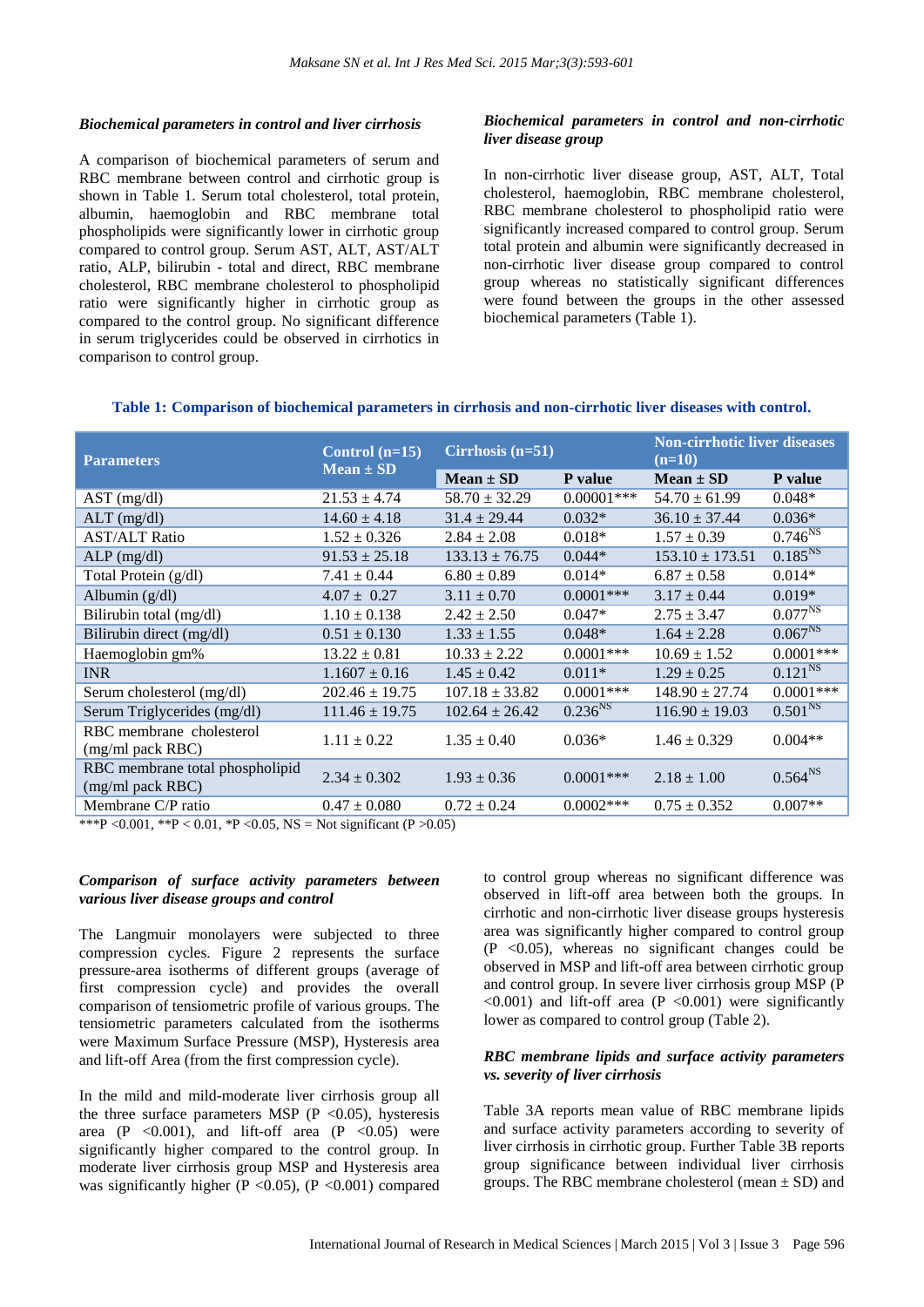C/P ratio was statistically lower in the severe liver cirrhosis group (Child C group) as compared to the moderate liver cirrhosis group (Child B). The RBC total phospholipid (mean  $\pm$  SD) was not statistically different between the four groups (Child A, B, A-B and C)

The maximum surface pressure and lift off area (mean  $\pm$ SD) was statistically lower in the Child C group as compared to the Child A, Child B and Child A-B groups. The hysteresis area (mean  $\pm$  SD) was statistically lower in the Child C group as compared to the Child B and Child A-B groups (Table-3A & B).



**Figure 2: Average surface pressure area isotherms of different groups.**

# **Table 2: Comparison of maximum surface pressure, hysteresis area and lift off area of diseased groups with controls.**

| <b>Groups</b>                          | <b>Max surface pressure</b><br>$(mN/m)$ (Mean $\pm$ SD)                                                              | <b>Hysteresis</b> area<br>(Micro joule)<br>$(Mean \pm SD)$ | Lift off area $(cm2)$<br>$(Mean \pm SD)$ |
|----------------------------------------|----------------------------------------------------------------------------------------------------------------------|------------------------------------------------------------|------------------------------------------|
| Controls $(n=15)$                      | $16.5 \pm 3.33$                                                                                                      | $80.26 \pm 29.1$                                           | $115.5 \pm 7.95$                         |
| Mild liver cirrhosis $(n=15)$          | $20.6 \pm 5.50*$                                                                                                     | $200.00 \pm 159.85$ <sup>**</sup>                          | $127.0 \pm 18.1*$                        |
| Moderate liver cirrhosis $(n=18)$      | $24.34 \pm 11.6^*$                                                                                                   | $260.77 \pm 196.39***$                                     | $123.5 \pm 17.7^{NS}$                    |
| Mild-moderate liver cirrhosis $(n=33)$ | $22.64 \pm 9.43$ <sup>*</sup>                                                                                        | $233.15 \pm 180.59**$                                      | $125 + 17.6*$                            |
| Severe liver cirrhosis $(n=18)$        | $9.48 \pm 8.98$ **                                                                                                   | $77.55 \pm 125.12^{NS}$                                    | $101.5 \pm 17.0$ **                      |
| Total cirrhosis $(n=51)$               | $18.00 \pm 11.1$ <sup>NS</sup>                                                                                       | $178.23 \pm 178.4*$                                        | $112.5 \pm 20.5^{NS}$                    |
| Non-cirrhotic liver disease $(n=10)$   | $20.02 \pm 8.09^{NS}$                                                                                                | $178.1 \pm 164.2*$                                         | $120 \pm 15.9^{NS}$                      |
|                                        | $\mathbf{v}$ $\mathbf{v}$ $\mathbf{v}$ $\mathbf{v}$ $\mathbf{v}$ $\mathbf{v}$ $\mathbf{v}$ $\mathbf{v}$ $\mathbf{v}$ |                                                            |                                          |

\*\*\*P < 0.001, \*\*P < 0.01, \*P < 0.05, NS = Not significant (P > 0.05)

#### **Table 3A: RBC membrane lipids and surface activity parameters in cirrhotics according to child criteria.**

| <b>Parameters</b>                                     | <b>Child A</b><br>(Mild liver<br>cirrhosis) | <b>Child B</b><br>(Moderate liver<br>cirrhosis) | <b>Child A-B</b><br>(Mild-moderate<br>liver cirrhosis) | Child C<br>(Severe liver<br>cirrhosis) | R<br>value | <b>Significance</b> |
|-------------------------------------------------------|---------------------------------------------|-------------------------------------------------|--------------------------------------------------------|----------------------------------------|------------|---------------------|
| <b>RBC</b> membrane<br>cholesterol mg/ml<br>pack RBC) | $1.28 \pm 0.250$<br>1.33                    | $1.56 \pm 0.46$                                 | $1.43 \pm 0.40$                                        | $1.18 \pm 0.40$                        | 3.40       | $0.022*$            |
| RBC membrane total<br>phospholipid mg/ml<br>pack RBC  | $2.08 \pm 0.46$                             | $1.86 \pm 0.24$                                 | $1.96 \pm 0.37$                                        | $1.87 \pm 0.34$                        | 1.32       | 0.274               |
| RBC membrane C/P<br>ratio                             | $0.66 \pm 0.24$                             | $0.84 \pm 0.25$                                 | $0.76 \pm 0.26$                                        | $0.63 \pm 0.16$                        | 2.95       | $0.037*$            |
| Maximum surface<br>pressure (mN/m)                    | $20.61 \pm 5.50$                            | $24.34 \pm 11.66$                               | $22.64 \pm 9.43$                                       | $9.48 \pm 8.98$                        | 9.82       | $0.00001$ ***       |
| Hysteresis area<br>(micro joule)                      | $200.0 \pm 159.85$                          | $260.77 \pm 196.39$                             | $233.15 \pm 180.59$                                    | $77.55 \pm 125.12$                     | 4.27       | $0.007**$           |
| Lift off area $(cm2)$                                 | $126.80 + 18.02$                            | $123.55 + 17.71$                                | $125 + 17.64$                                          | $101.55 \pm 17.06$                     | 8.47       | $0.00005***$        |

All values are expressed as Mean ± SD

\*\*\*P < 0.001, \*\*P < 0.01, \*P < 0.05, NS = Not significant (P > 0.05)

### **Table 3B: Relationship between various parameters and severity of liver damage in cirrhotic patients (Post Hoc tests: multiple comparisons: Using Tukey HSD test).**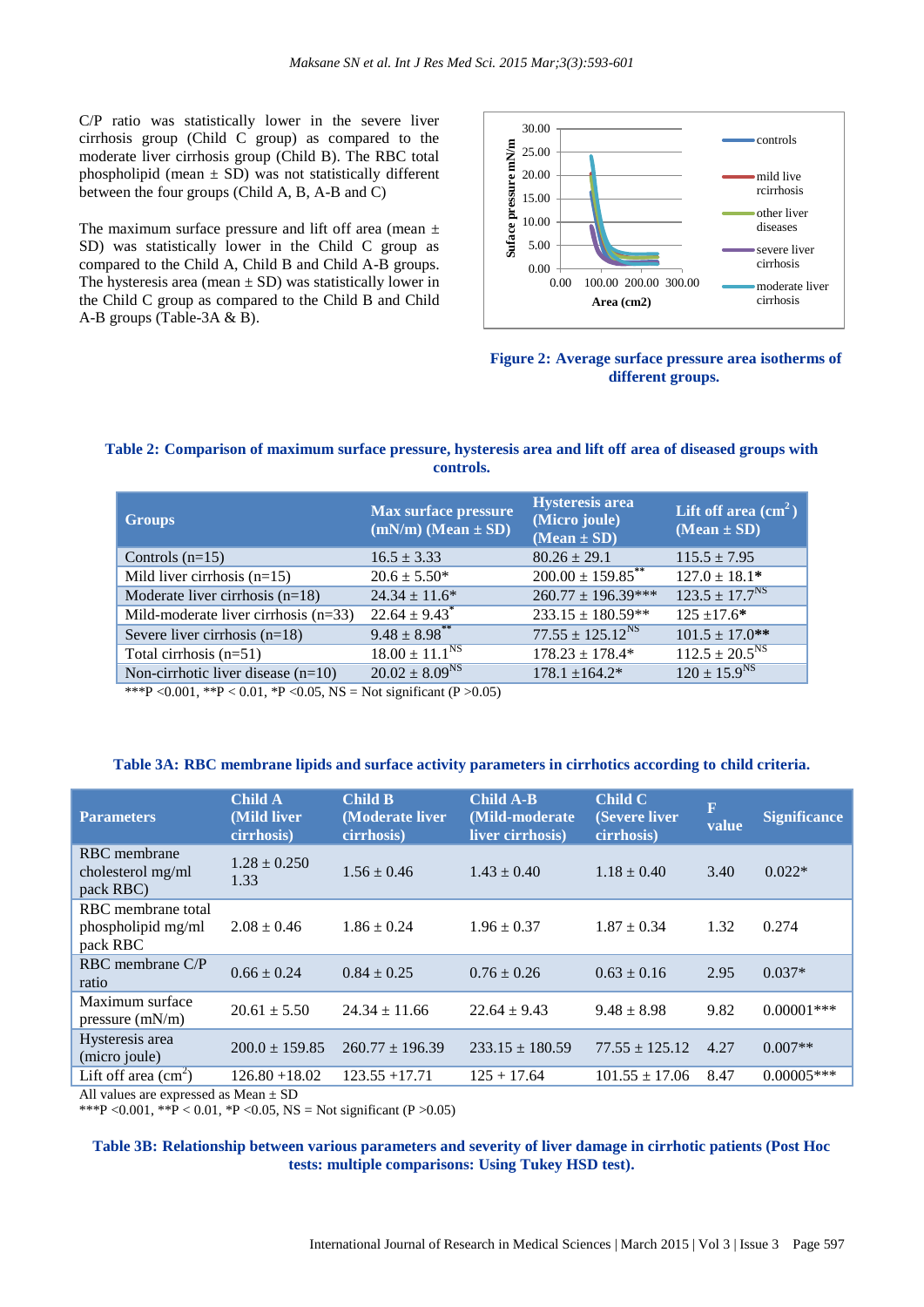| <b>Parameters</b>                                 | <b>Group A vs. B</b> | <b>Group A vs. C</b> | $\overline{G}$ roup $\overline{A}$ + B vs. C Group B vs. C |            |
|---------------------------------------------------|----------------------|----------------------|------------------------------------------------------------|------------|
| RBC membrane cholesterol mg/ml<br>pack RBC        | 0.167                | 0.895                | 0.133                                                      | $0.023*$   |
| RBC membrane total phospholipid<br>mg/ml pack RBC | 0.311                | 0.340                | 0.818                                                      | 1.0        |
| RBC membrane C/P ratio                            | 0.126                | 0.991                | 0.282                                                      | $0.048*$   |
| Maximum surface pressure (mN/m)                   | 0.663                | $0.005*$             | $0.00003*$                                                 | $0.00004*$ |
| Hysteresis area (micro joule)                     | 0.738                | 0.177                | $0.013*$                                                   | $0.010*$   |
| Lift off area $\text{cm}^2$ )                     | 0.952                | $0.001*$             | $0.0001*$                                                  | $0.002*$   |

Result is significant at <0.05 level\*

#### **DISCUSSION**

While the fluid nature of biological membrane is well recognized, the term membrane fluidity is ambiguous; it refers to several aspects of the dynamic structure of membranes including a variety of molecular motions of both the lipid and protein constituents.<sup>18</sup> The structural and dynamic properties of membrane lipid matrix have been extensively studied using techniques such as Nuclear Magnetic Resonance (NMR), Electron Spin Resonance (ESR), Flash Photolysis (FP) etc.<sup>19</sup> Langmuir Blodgett (LB) technique is a well-established sensitive technique and has been verified as an excellent model system to study biological membrane properties using model monolayer.<sup>20</sup> Studies with monolayers can help understanding the behaviour and role of different lipids in biological membranes. Membrane physical properties depends on the amount of free cholesterol content, phospholipid composition, degree of fatty acid saturation, length of acyl chains.<sup>19</sup> In our study, erythrocyte plasma membrane surface properties were determined in liver diseases by Langmuir Blodgett technique using monomolecular layer of RBC membrane lipids.

#### *Surface activity - mild and moderate liver cirrhosis*

In mild liver cirrhosis group, MSP was significantly higher compared to control group. A higher value of surface pressure indicates that the lipids are closely packed and are compressed to a "rigid gel state". In mild cirrhosis group, hysteresis area was significantly higher compared to control group which indicate the formation of stable monolayer. In mild cases, lift off area was also significantly higher compared to control group. This high lift-off area in patient samples indicates less amount of fluidity in the monolayer compared to control group. So in mild liver cirrhosis, all three surface activity parameters show lower surface activity indicating high rigidity of RBC membrane lipid extract compared to control group. In moderate cases, the surface activity parameters which include MSP and hysteresis were significantly higher compared to control. When surface activity parameters of moderate liver cirrhosis were compared with mild liver cirrhosis group, the increase was not statistically significant.

It can be assumed that in mild and moderate liver cirrhosis, lipid mixture contained increased amount of rigidifying lipids in the membrane which may include saturated fatty acids, cholesterol and some phospholipids. These lipids cause the formation of tightly packed and highly ordered compressed monolayer. The present study measured RBC membrane cholesterol and total phospholipids which are known to contribute to the membrane activity. Significantly increased cholesterol and C/P ratio in mild and moderate liver cirrhotic group indicate towards increased rigidity. Cholesterol would be expected to increase membrane rigidity by increasing the lateral packing of phospholipid acyl chains. The increase of cholesterol has a condensing effect and reduces acyl chain mobility and decrease of polyunsaturated fatty acid content within the phospholipid acyl chains make the monolayer more rigid. $6,21$  RBC membrane phospholipid fatty acid composition also affects the membrane fluidity. Studies have shown that in liver diseases, fatty acid composition of phospholipid is altered. The content of palmitic acid is increased and that of arachidonic and stearic acid is decreased. Thus polyunsaturated fatty acid (PUFA) content is reduced corresponding to reduce fluidity. $19,22$ 

#### *Surface activities - severe liver cirrhosis*

In severe liver cirrhosis, isotherms obtained have lower MSP values, less hysteresis and lift-off area compared to mild, moderate, mild plus moderate liver cirrhosis and control groups. Low values of MSP indicate that the lipids are packed into the more fluid "liquid condensed state' on the maximum compression. Low lift-off area also indicates a low intermolecular interactions and high amount of fluidity in the lipid bilayer. Thus surface parameters indicate towards higher fluidity of RBC membrane lipid extract in severe liver cirrhosis.

It can be assumed that high membrane fluidity may be the consequence of increased lipid peroxidation in severe liver cirrhosis. Lipid peroxidation causes formation of short-chain, ionized and unsaturated fatty molecules. Lipid mixtures with higher content of unsaturated fatty acids or ionized short chain fatty acids form less ordered monolayer. Unsaturated fatty molecules have a kinked structure due to the presence of unsaturated bonds. These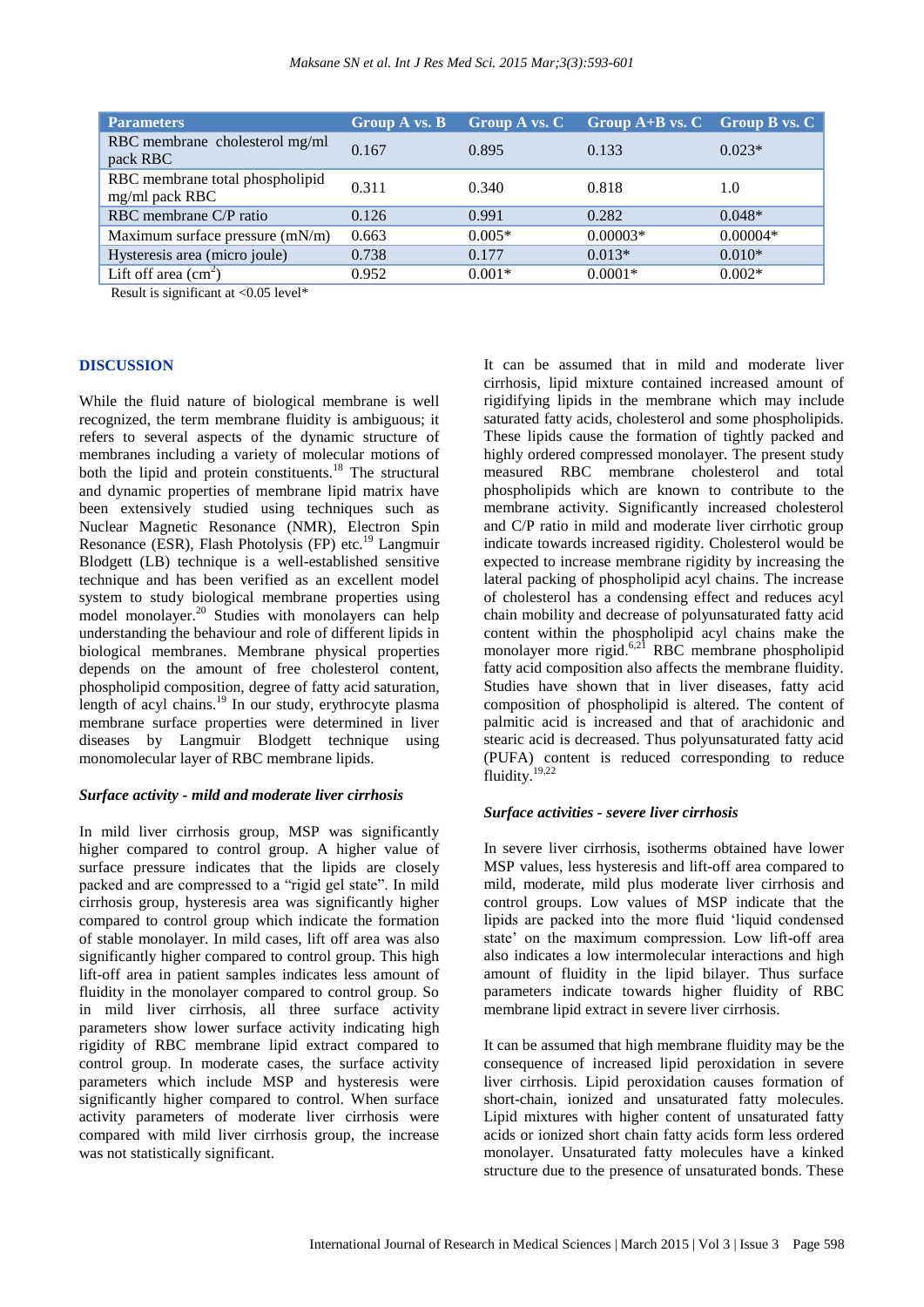kinks cause lipids to take up more area in the monolayer, and hence disrupt their ordered packing. Ionized fatty molecules repulse each other and suppress intermolecular interaction thus causing low intermolecular interactions.

Lipid peroxidation is a degenerative process that affects polyunsaturated fatty acids of membrane phospholipids under conditions of oxidative stress.<sup>23</sup> Lipid peroxidation causes reductive degradation of lipid acyl side chains and formation of lipid peroxidation products. Lipid peroxidation products accumulate in the bilayer and further contribute to changes in the structural organization and intermolecular packing of membrane lipid components and thermodynamics of the membrane bilayer.<sup>23,24</sup> It also promotes an increase in the molecular volume associated with the unsaturated region of the hydrocarbon core and induces the apparent interdigitations of the phospholipid acyl chain terminal methyl segments.<sup>25</sup> There is evidence of increased RBC membrane lipid peroxidation with increased cirrhosis severity. In a study conducted by A. Geetha et al. 2007, free radical mediated oxidative stress in severe liver cirrhosis was evidenced by the elevated levels of lipid peroxides and lipid hydroperoxides in RBCs due to imbalance between the prooxidants and/ or free radicals and antioxidizing systems. In this manner lipid peroxidation of phospholipid fatty acid causes formation of short, ionized, unsaturated fatty molecules.<sup>26</sup>

Although, total phospholipid concentration is not affected by lipid peroxidation because primary target of lipid peroxidation is PUFA and secondary target is the cholesterol molecule. In this study no significant alterations in RBC membrane total phospholipids could be observed in severe liver cirrhosis. RBC membrane cholesterol and C/P ratio were decreased compared to moderate cirrhosis group which indicate some amount of cholesterol oxidation and increased fluidity of RBC membrane respectively.<sup>27</sup> As a monounsaturated lipid, cholesterol is also susceptible to peroxidation (although albeit less than polyunsaturated phospholipids) and contribute to membrane oxidative damage. Its oxidation products include epoxides, peroxides and diols.<sup>28</sup> Oxidized forms of cholesterol are known to alter the structural order and dynamic properties of lipids, with adverse effects on the function of biological membranes.<sup>29</sup> Lipid peroxidation also causes decreased uptake of cholesterol from circulation, decreases the cholesterol concentration in the membrane and increases the concentration of its peroxidation products in the membrane.<sup>30</sup> Altered phospholipid composition can also play a role in altering the RBC membrane fluidity. In a study conducted by James Owen et al., 1982, it was observed that phosphotidylcholine/sphingomylin ratio is increased in liver diseases. This causes increase in RBC membrane fluidity because of decrease in sphingomyelin molecules compared to phosphatidylcholine. Rigidifying nature of sphingomyelin molecules is because of its high content of saturated fatty acids, trans double bond in sphingosine chains, inter and intramolecular hydrogen bonding of free hydroxyl groups and amide linkages.<sup>1</sup>

Our findings are evidenced by the study conducted by Tukasz Gwoz et al., 2011. In this study, in patients of alcohol induced severe liver cirrhosis; increased fluidity was observed at the depth of  $5<sup>th</sup>$  atom of carbon of fatty acid hydrocarbon chain, which points to modification of polar heads of phospholipids in the surface areas of cell membrane.<sup>31</sup> Increase of fluidity of erythrocyte membrane lipids was also observed in model studies with t-butylhydroperoxide which initiated the process of peroxidation.<sup>32</sup> Complete lipid composition of RBC membrane lipid extract was not analysed in our study, Nevertheless, evidence suggests that interaction of membrane cholesterol, altered phospholipid composition, altered fatty acid composition of phospholipid fatty acids and accumulation of lipid peroxidation products in RBC membrane played a role in altering membrane fluidity. And this pushed the membrane fluidity from more rigid towards more fluid state with increase in liver cirrhosis severity. On the basis of our findings, it can be suggested that surface properties can be used as a tool to distinguish between grade A, B and C of liver cirrhosis.

# *Surface activity in cirrhotic and non-cirrhotic liver disease group*

In cirrhotic and non-cirrhotic liver disease group, mean hysteresis area was significantly increased compared to control group. In cirrhotic and non-cirrhotic liver disease group, mean hysteresis area was almost equal to each other. High hysteresis area indicates toward the high stability of the monolayer which can be attributed to increased cholesterol concentration in the lipid mixture. Our results confirm the presence of high cholesterol in both the patient groups. In the cirrhotic group, RBC membrane cholesterol and C/P ratio is increased and membrane total phospholipid in decreased significantly as compared to control. In non-cirrhotic liver disease group RBC membrane cholesterol and C/P ratio is increased compared to control group. Data suggests the same pattern of surface activity in both the groups. This indicates that RBC membrane fluidity was mildly decreased in both disease groups. Increased membrane cholesterol can modulate membrane lipid order based on its stereospecific interactions with component phospholipids and contribute to increased membrane rigidity.<sup>33</sup> A similar finding was observed by James S. Owen et al.,  $1982.<sup>19</sup>$  They studied RBC membrane composition and fluidity in patients of liver diseases and found that membrane fluidity was significantly decreased in patient"s erythrocytes and correlated significantly with the C/P ratio ( $r = 0.88$ , P < 0.002) Increase in membrane cholesterol, decreased phospholipids and increased C/P ratio in the disease group may be due to impaired exchange of cholesterol and phospholipids from the plasma and lipoproteins. It can also be stated that the decreased levels of phospholipids might have affected the exchange of cholesterol. In liver disease, net transfer of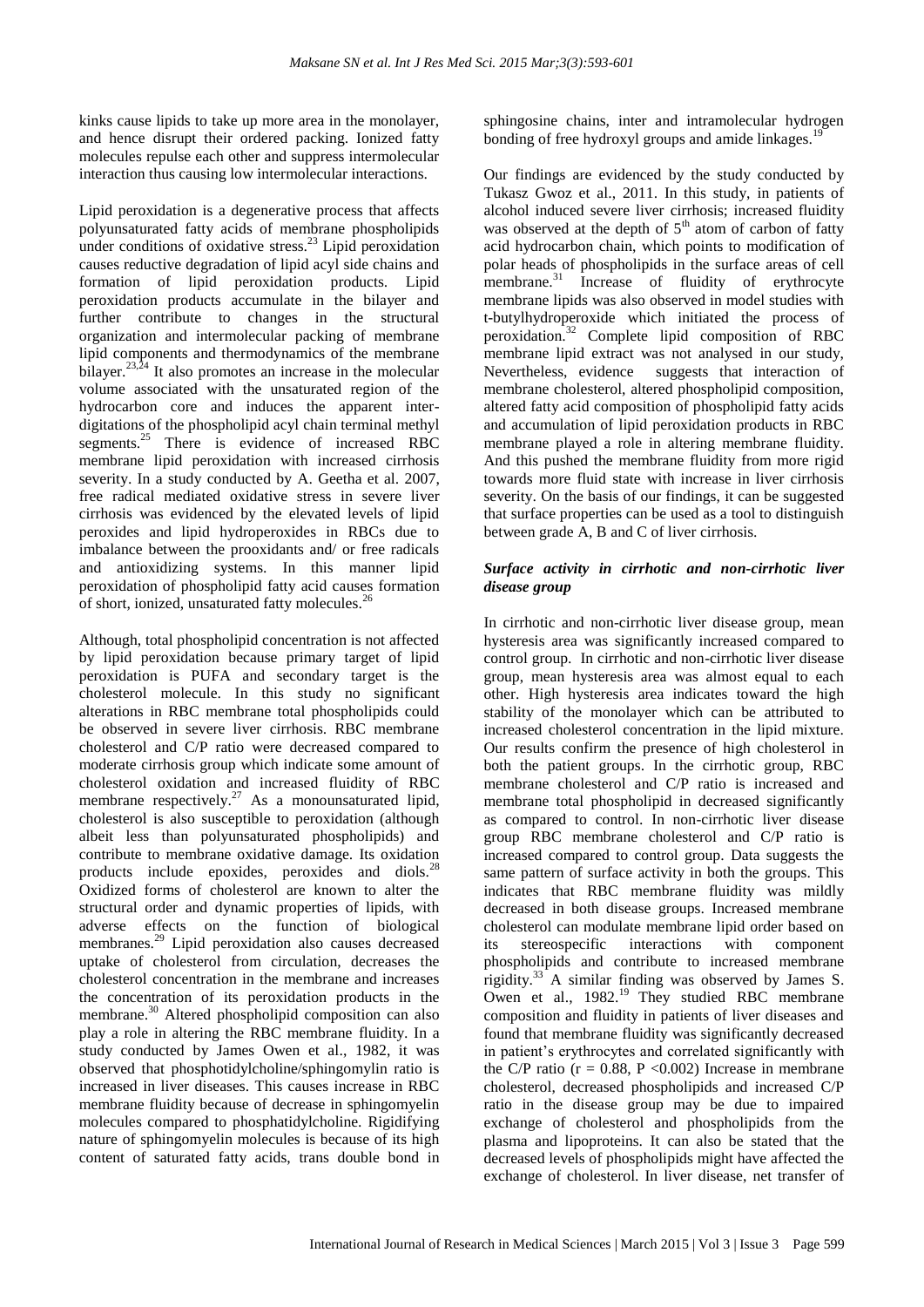cholesterol occurs from the lipoproteins to the erythrocyte membrane. This is due to cholesterol in the plasma as a consequence of secondary lecithincholesterol-acyl-transferase deficiency which saturates the lipoprotein surface causing shift in the equilibrium.<sup>7</sup> Thus membrane cholesterol level increases.

#### *Biochemical parameters*

Significantly higher levels of serum AST, ALT, ALP, AST/ALT ratio were observed in cirrhotic group as compared to control group. In non-cirrhotic liver disease group, ALP, AST/ALT ratio was not significantly different. In our study mean AST/ALT ratio in cirrhosis patients was 2.84 and 1.52 in the control group. An elevated serum AST in relation to serum ALT has been proposed as an indicator of liver damage. This can be the result of reduction in hepatic ALT content due to a deficiency in the cofactor pyridoxine-5- $P_{\text{O}_4}$  and mitochondrial damage leading to release of mitochondrial AST in serum. $34$  In our study no direct correlation was observed between liver enzymes and surface parameters however it can be postulated that as ALT/AST ratio increases with increased severity confirming liver damage. This alteration in hepatocytes was reflected through altered surface parameters of RBC membrane.

Serum cholesterol levels were significantly lower in liver cirrhotic group and non-cirrhotic liver disease group as compared to control group. The significant decline in the serum total cholesterol in cirrhotic patients compared with control group has been confirmed by earlier studies.<sup>35</sup> Mehbob, et al., 2007 studied 51 cirrhosis patients and there was significant decline in serum total cholesterol levels in patients (P-138.9, C-184.6 P =  $(0.030)$ <sup>36</sup>. This can be attributed to reduced biosynthetic property of liver in liver diseases. As confirmed by AST/ALT ratio, gradual increase in hepatocytes damage can cause gradual decrease in serum cholesterol synthesis.

### **CONCLUSIONS**

Model cell membranes are systems in which the lipid organization mimics the arrangement of lipids in natural cell membrane. This study provided useful insight on RBC membrane organization and lipid packing in physiological conditions and liver diseases (especially cirrhosis). Interesting evidences of the altered phase states and surface activity profiles of monolayers of RBC membrane lipid extracts in mild, moderate and severe liver cirrhosis were observed. The difference in surface activity denotes alteration in RBC membrane lipid composition, physical-chemical properties and thus their molecular packing. Significant correlation of Langmuir Blodgett surface parameters with RBC membrane cholesterol was observed in liver cirrhosis. Thus, in liver diseases differences in surface activity of membranes as measured by tensiometric parameters (MSP, hysteresis area, lift-off area) from surface pressure area isotherms is associated with altered RBC membrane properties. RBC"s health status is crucial to the overall wellness of the liver disease patient. This study attempts to show a way to the development of a less-invasive biophysical tool (based on interfacial properties using tensiometric parameters) to design therapeutic strategies, track efficacy of treatment regimens on the surface properties, integrity and health status of RBCs in liver diseases. Hence Langmuir Blodgett technique may have therapeutic and prognostic implication for the benefit of liver disease patients.

# **ACKNOWLEDGMENTS**

The authors wish to thank the laboratory staff for their assistance and Dr. Nitin Maksane for his timely help.

#### *Funding: No funding sources*

*Conflict of interest: None declared Ethical approval: The study was approved by the ethics committee of Seth G. S. medical college, Mumbai*

#### **REFERENCES**

- 1. Schuppan D, Afdhal NH. Liver cirrhosis. Lancet. 2008;371(9615):838-51.
- 2. World Health Rankings. India: liver disease, 2014. Available at: at: http://www.worldlifeexpectancy.com/india-liverdisease.
- 3. Cooper RA. Hemolytic syndromes and red cell membrane abnormalities in liver disease. Semin Hematol. 1980;17(2):103.
- 4. Eggleton CD, Popel AS. Large deformation of red blood cell ghosts in a simple shear flow. Phys Fluids. 1998;10(8):1834-45.
- 5. Day RC, Harry DS, McIntyre N. Plasma lipoproteins and the liver. In: Day RC, Harry DS, McIntyre N, eds. Liver and biliary disease: Pathophysiology, Diagnosis and Management. 1st ed. London: WB Saunders; 1979: 63-82.
- 6. Salvioli G, Rioli G, Lugli R, Salati R. Membrane lipid composition of red blood cells in liver disease: regression of spur cell anaemia after infusion of polyunsaturated phosphatidylcholine. Gut. 1978;19(9):844-50.
- 7. Cooper RA. Influence of increased membrane cholesterol on membrane fluidity and cell function in human red blood cells. J Supramol Struct. 1978;8(4):413-30.
- 8. Grattagliano I, Giudetti AM, Grattagliano V, Palmieri VO, Gnoni GV, Lapadula G, et al. Structural and oxidative modifications of erythrocyte ghosts in patients with primary biliary cirrhosis: relation with the disease stage and effect of bile acid treatment. Eur J Clin Invest. 2003;33(10):868-74.
- 9. Cooper RA, Diloy-Puray M, Lando P, Greenberg MS. An analysis of lipoproteins, bile acids, and red cell membranes associated with target cells and spur